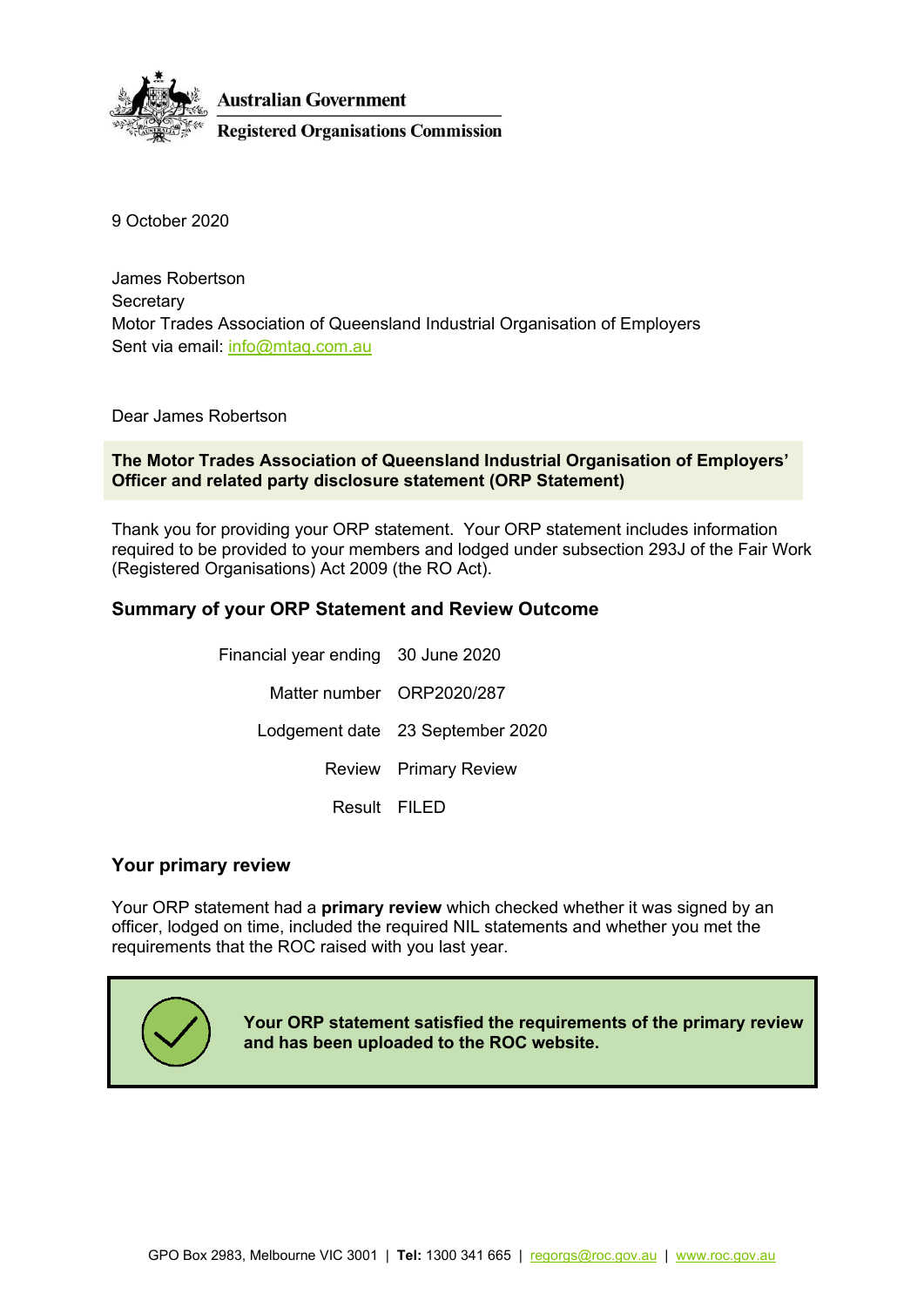### The ROC's risk-based approach **The ROC's risk-based approach**

This year your ORP statement was assessed against a primary review. A primary review This year your ORP statement was assessed against a primary review. A primary review does not check all legislative requirements. does not check all legislative requirements.

Over a five year period the ORP statement of every organisation and branch will be subject to at least one advanced review. An advanced review is a more comprehensive review. Over a five year period the ORP statement of every organisation and branch will be subject to<br>at least one advanced review. An advanced review is a more comprehensive review.<br>The ROC's <u>advanced review checklist</u> is publi

The ROC's advanced review checklist is published on our website.

### Do you have questions? **Do you have questions?**

Information and education materials are available on our [website.](https://www.roc.gov.au/) These materials are regularly updated. We recommend you [subscribe to the ROC's subscription service.](https://www.roc.gov.au/global/featured-content/website-information/email-updates)

If you have any queries we can be contacted on 1300 341 665 or by email at If you have any queries we can be contacted on 1300 341 665 or by email at <u>regorgs@roc.gov.au</u>

Yours sincerely Yours sincerely

#### Registered Organisations Commission **Registered Organisations Commission**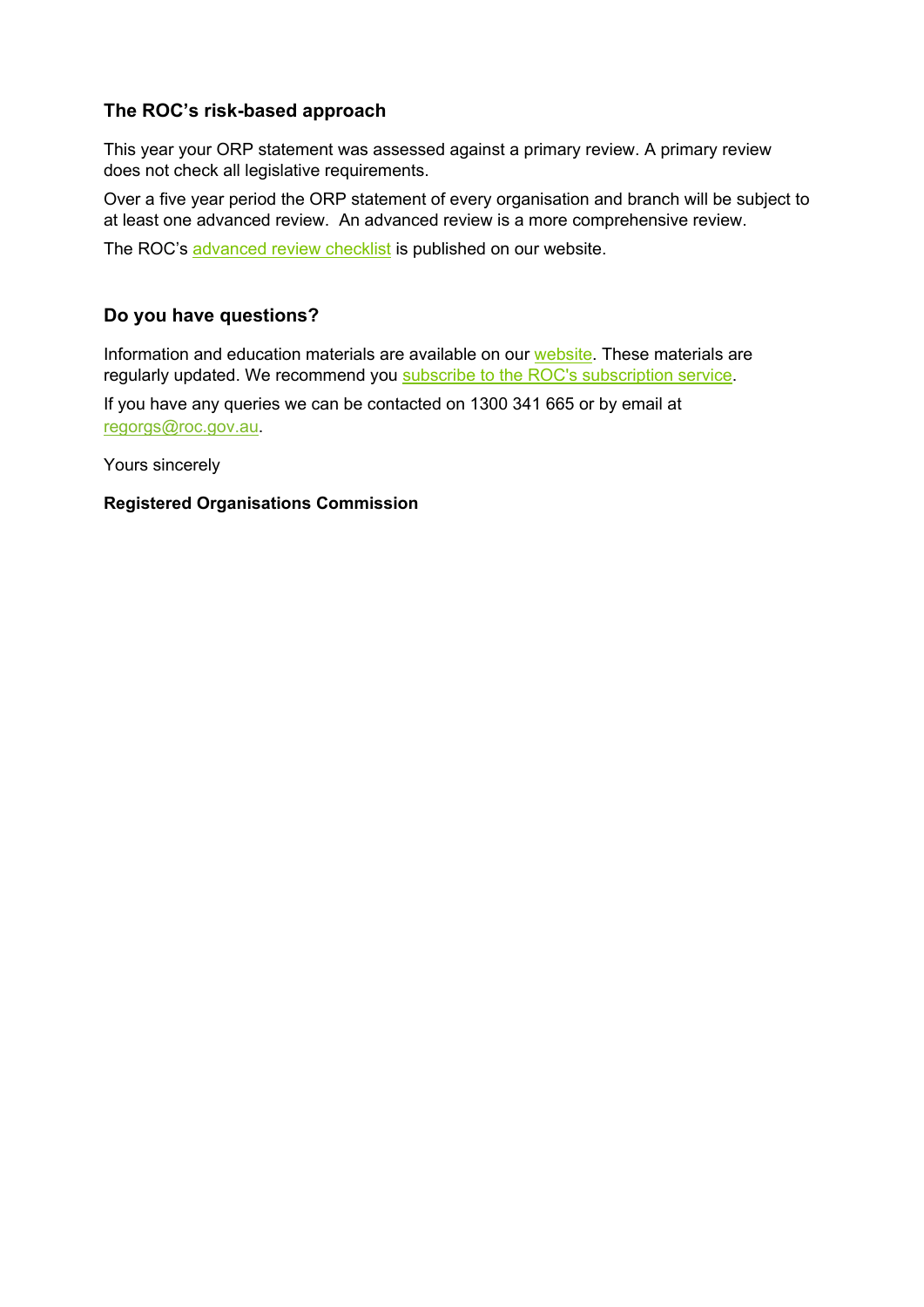## OFFICER AND RELATED PARTY DISCLOSURE STATEMENT in accordance with Section 293J Fair Work **OFFICER AND RELATED PARTY DISCLOSURE STATEMENT in accordance with Section 293J** *Fair Work*  (Registered Organisations) Act 2009 *(Registered Organisations) Act 2009*

I, James William George Robertson being the Secretary for the Motor Trades Association of Queensland Industrial Organisation of Employers, declare the following Officer and Related Party Disclosure Statement. the following Officer and Related Party Disclosure Statement.

| <b>Organisation Name:</b>         | Motor Trades Association of<br>Queensland Industrial<br>Organisation of Employers | <b>Branch Name:</b>                     | <b>NA</b> |
|-----------------------------------|-----------------------------------------------------------------------------------|-----------------------------------------|-----------|
| <b>Financial year start date:</b> | 1 <sup>st</sup> July 2019                                                         | Financial year end date: 30th June 2020 |           |

# Top Five Rankings of Officers — Relevant remuneration and non-cash benefits **Top Five Rankings of Officers – Relevant remuneration and non-cash benefits**

When all officers in the Motor Trades Association of Queensland Industrial Organisation of Employers are ranked by relevant remuneration for the<br>financial year, the following officers are ranked no lower than fifth: financial year, the following officers are ranked no lower than fifth:

| <b>Full Name</b>    | <b>Office</b>    | <b>Actual Amount of</b>      | Value of Relevant non- | Form of relevant non-    |  |
|---------------------|------------------|------------------------------|------------------------|--------------------------|--|
|                     | (e.g. Secretary) | <b>Relevant Remuneration</b> | cash benefits          | cash benefits (e.g. car) |  |
| . Paul Peterson     | Chairman         | \$52,000                     | \$4,940                | Superannuation payments  |  |
| 2. James Robertson  | Secretary        | \$16,000                     | \$1,520                | Superannuation payments  |  |
| 3. Lawrence Beacham | <b>Director</b>  | \$4,000                      | \$380                  | Superannuation payments  |  |
| 4. Mark Bryers      | Director         | \$4,000                      | \$380                  | Superannuation payments  |  |
| 5. Peter Dever      | <b>Director</b>  | \$4,000                      | \$380                  | Superannuation payments  |  |
| 6. Mark Dodge       | <b>Director</b>  | \$4,000                      | \$380                  | Superannuation payments  |  |